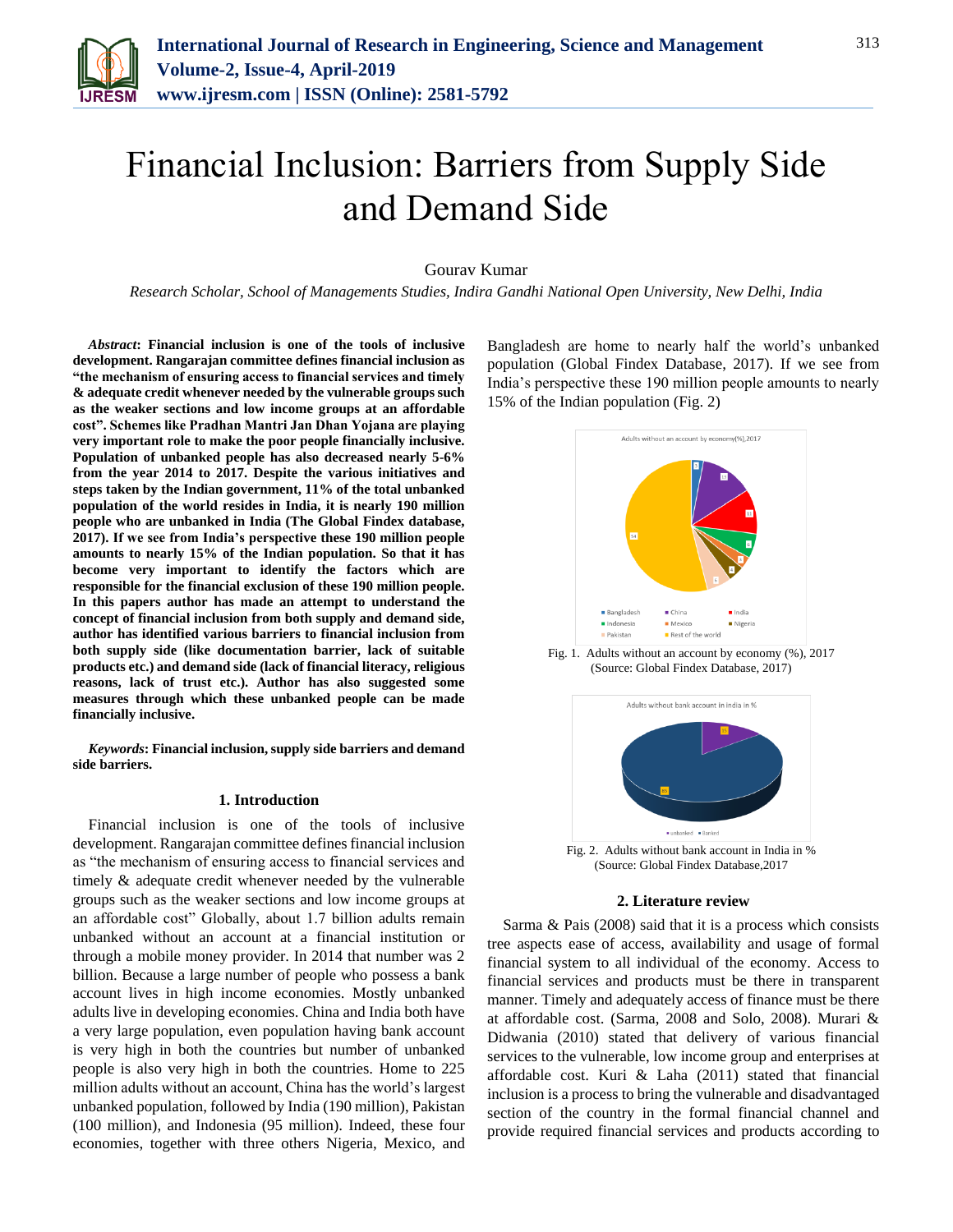

the need of the people at affordable cost whenever needed. Bhuvana & vasantha (2016) supply side factors of financial inclusion include distance, policy regulation, inappropriate products and risk and demand side factors of financial inclusion include irregular income, lack of trust, literacy level, high cost and technology. Barriers of financial inclusion are high cost, non-price barriers, behavioural aspects geographical barrier financial illiteracy, technological hindrances environmental and market factors, Social barriers, Psychological and cultural barriers and Lack of social security payments (Source: http://rbidocs.rbi.org.in/rdocs/Publications/PDFs/86734.pdf.). (Mitton 2008) financial illiteracy is one of the major demand side barriers. Financial capability is also a demand side barrier to the financial inclusion because if people are not financially capable or their income is very less than they would not use the

## **3. Objectives**

- To understand the financial inclusion from both supply side and demand side.
- To find out the barriers to financial inclusion from supply side.
- To find out the barriers to financial inclusion from demand side.
- To give some suggestions to overcome from these barriers.

# *A. Financial inclusion*

bank account.

Report of the Committee on Financial Inclusion in India (Chairman: C. Rangarajan) (2008) defines financial inclusion. "The process of ensuring access to financial services and timely and adequate credit where needed by vulnerable groups such as weaker sections and low income groups at an affordable cost." World bank (2000) "Broad access to financial services implies an absence of price and non-price barriers in the use of financial services, it is difficult to define and measure because access has many dimensions".

United Nations (2006 b) A financial sector that provides 'access' to credit for all 'bankable' people and firms, to insurance for all insurable people and firms and to savings and payments services for everyone. Inclusive finance doesn't need that everybody who is eligible use every of the services, but they should be able to choose to use them if desired. Asian development bank (2000) "Provision of a broad vary of monetary services like deposits, loans, payment services, cash transfers and insurance to poor and low-income households and their micro-enterprises".

Different institutions define financial inclusion differently but one thing is common in all the definitions that there should be universal access of financial services. The aim of financial inclusion is including all the people in banking channel and meet the financial need of the people whether they are banked or unbanked. Financial inclusion can be broadly defined as universal access to a big range of financial services at a

affordable cost These include not only banking products but also other financial services such as insurance and equity products (see Fig. 3). Households require finance for various purposes, most importantly for contingency planning and risk reduction. Once these requirements are met, households typically require access to credit for livelihood creation as well as consumption and emergencies (in the event that they do not have savings/insurance to fund them).



Fig. 3. Household access to financial services (Source: A hundred small steps a Report of the Committee on financial sector reforms by Raghuram G. Rajan)

Finally, wealth creation is another area where financial services are needed Households need a range of savings and investment products for the purpose of wealth accumulation depending on their level of financial literacy with their risk perception.

### *B. Financial inclusion from supply side*

Financial inclusion means providing a range of financial services to the people and particularly those who are unbanked. Here it has become very important to categorize financial inclusion in two parts one of them is financial inclusion from supply side. It is the duty of the government and central bank of the country to provide access to the financial services to the unbanked people. But when financial institutions of the country are not providing a platform or services to those unbanked people then it means that financial inclusion is not happening from supply side.

## *C. Financial inclusion from demand side*

When all the facilities of providing the financial services to the people have been provided or we can say that access is there but people are not using those services it means financial inclusion is not happening from demand side.

## *1) Barriers to financial inclusion*

While dealing with the inclusion one must be conversant with the distinction between two seemingly similar words viz. access and use. In a straightforward commonsensical view, access is just conveying the same meaning of "supply", while the 'use' connotes both demand and supply (WB, 2008). "A bank existing in a locality ensures the availability of necessary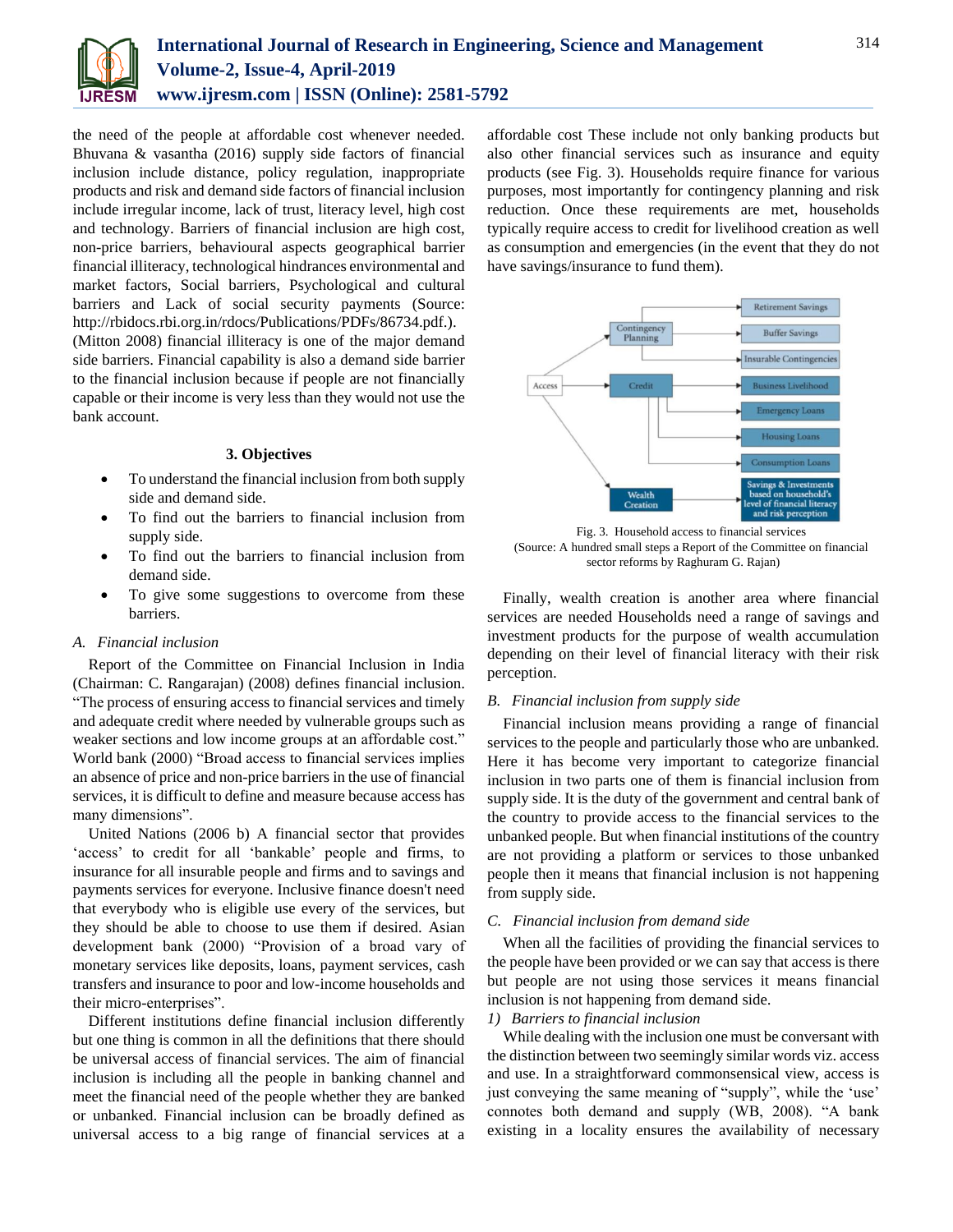

financial products in that locality. That means use is driven by both demand and supply". Alternatively, to use a thing first we must have the demand for that thing, and then there must be a source to supply the thing. The similar is the case with finance. In the advanced economies even, the wealthy customers, despite having accessing to all kinds of financial services may be inclined not to use such services. Various barriers to financial inclusion are depicted in the fig 4.



Fig. 4. Barriers to financial inclusion

# *D. Supply side barriers*

# *1) Distance from bank*

It is the most common barrier in rural areas because in rural areas location of branch of the bank is very far away from the houses of the people. So it becomes very difficult for them to go to the bank. People find it very difficult to go to the bank at the cost that they have to leave their work for opening a bank account. Hence they remain unbanked.

# *2) Unavailability of the documents required for accessing the financial services*

For accessing the financial services from the banks or various formal channels of finance requires various documents regarding the identity, address proof. Generally, people don't have all the required documents or there are some errors in their documents which become a hurdle to become financially inclusive. Mostly poor and illiterate people suffer from this problem.

# *3) Mismatch of financial products and services to the need of people*

(Savita Shankar) said that mismatch of financial products and services to the need of the people is one of major supply side barriers of financial inclusion. (Priya Naik) said that that inappropriate products and processes are said to be a supply side barriers of financial inclusion.

# *4) Behavior of bank officials*

Behavior of the bank official towards the poor people is also a supply side barrier to the financial inclusion. The feeling that bank officials are not interested in their work and delaying the process of accessing the financial services by bank officials create feeling of mistrust among the people which leads to financial exclusion of the poor people.

# *E. Demand side barriers*

# *1) Unawareness*

This is the most common demand side barrier to the financial inclusion because people don't aware of the various banking products, services and schemes which are launched for them. So they don't get enrolled in the particular scheme which is launched for them. Various reasons are there for their unawareness like publicity of the schemes is very less and illiteracy. Schemes may be there for their particular need but they don't come to know that the scheme is there.

# *2) Low level of income*

Low income or irregular income is a demand side barrier because low income groups which are mostly unbanked don't feel any requirement to open an account because they earn and spend all the money, they don't save any money. If they save, then it is a very little amount for which no need of any bank account occur, they save it in home.

## *3) Financial illiteracy*

Lack of financial literacy is one of the major demand side barriers to the financial inclusion. Because mostly poor people are illiterate they don't know what are the products and services are there for them. They don't understand even the details of the schemes which are launched for them. They feel hesitant in going to the bank. (Savita Shankar) said that for the first time user financial literacy is very important, they cannot fulfill all the documentation related conditions which requires literacy hence they remain unbanked.

# *4) Lack of trust*

Lack of trust occurs due to the negative experience in the bank. Bank officials generally don't behave in a welcome behavior to the rural people. Then those people lose their trust in banking channel. various negative experiences like they have to stand in queue for a very long time even then their work has not been done. they have been sent back to collect required documents. All these kind of negative experience create mistrust among the poor people and they lose trust in formal financial channel.

# *5) High cost*

Providing financial services or products like credit card, debit card, passbook, cheque book etc., occur cost to the service provider. So they charge for it from the customer. It has been found that poor people feel reluctant to open an account because of requirement of keeping minimum balance in the account, deduction of bank charges, charges for providing debit card, ATM card etc.

### *F. Suggestions*

Solution to overcome from these barriers to financial inclusion from both supply side and demand side is not so easy. Both government and the RBI have to work simultaneously with the bank and non- banking financial companies. Indian government is doing very well for the financial inclusion of low income group. Schemes like Pradhan Mantri Jan Dhan Yojana and MUDRA Yojana are working very well. A big strata of unbanked people has been brought in the banking channel by